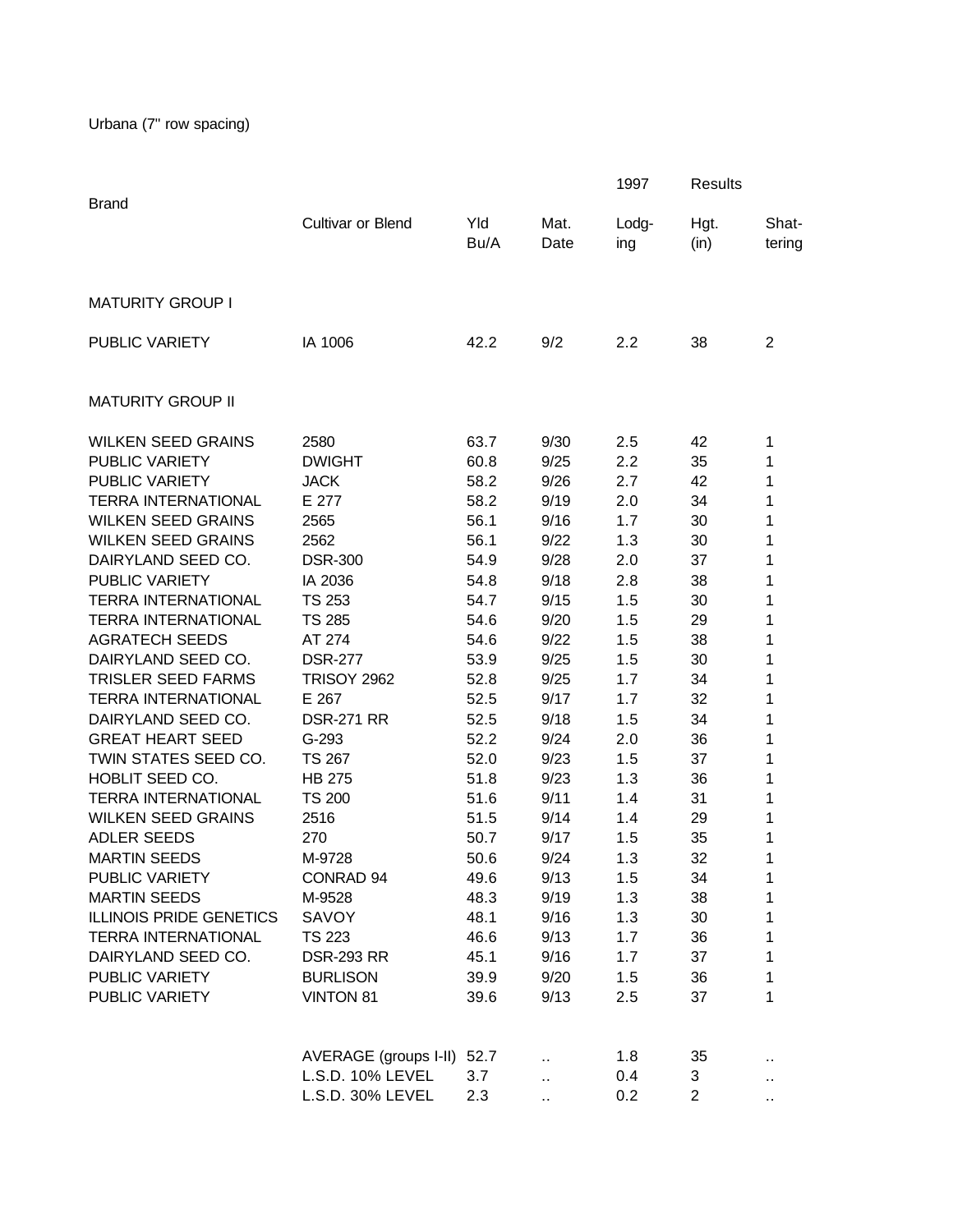| STD ERR OF TRT MN 1.6  |  |      | .   |
|------------------------|--|------|-----|
| COEFF OF VAR $(%)$ 5.1 |  | 15.7 | . . |

**MATURITY GROUP III** 

| <b>ILLINOIS PRIDE GENETICS</b> | <b>MAVERICK</b>    | 67.2 | 10/4 | 2.7 | 46 | 1            |
|--------------------------------|--------------------|------|------|-----|----|--------------|
| <b>TERRA INTERNATIONAL</b>     | <b>TS 325</b>      | 63.0 | 9/26 | 2.0 | 38 | 1            |
| <b>PUBLIC VARIETY</b>          | IA 3005            | 62.4 | 9/28 | 2.5 | 37 | 1            |
| DAIRYLAND SEED CO.             | <b>DSR-325</b>     | 62.0 | 9/30 | 1.8 | 40 | 1            |
| TWIN STATES SEED CO.           | <b>TS 337</b>      | 61.1 | 10/2 | 2.2 | 37 | 1            |
| <b>MARTIN SEEDS</b>            | M-9733             | 61.1 | 9/28 | 2.0 | 39 | 1            |
| CROW'S HYBRID CORN CO.         | 32003              | 61.1 | 9/24 | 2.0 | 34 | 1            |
| TWIN STATES SEED CO.           | TS 397             | 60.8 | 10/2 | 2.2 | 45 | $\mathbf{1}$ |
| <b>PUBLIC VARIETY</b>          | <b>PANA</b>        | 60.5 | 10/4 | 2.5 | 44 | 1            |
| <b>AGRATECH SEEDS</b>          | AT 333             | 60.4 | 9/30 | 2.0 | 39 | 1            |
| <b>TERRA INTERNATIONAL</b>     | E 387              | 60.2 | 10/4 | 1.7 | 35 | 1            |
| <b>AGRATECH SEEDS</b>          | AT 345             | 59.8 | 9/30 | 1.5 | 37 | 1            |
| <b>BECK'S HYBRIDS</b>          | 395                | 59.8 | 10/5 | 1.8 | 34 | $\mathbf{1}$ |
| <b>AGRATECH SEEDS</b>          | AT 396             | 59.7 | 10/4 | 2.0 | 40 | 1            |
| CROW'S HYBRID CORN CO.         | 34001              | 58.9 | 9/30 | 1.8 | 38 | $\mathbf{1}$ |
| <b>TERRA INTERNATIONAL</b>     | E 317              | 58.5 | 9/24 | 1.5 | 33 | $\mathbf{1}$ |
| CROW'S HYBRID CORN CO.         | 38004              | 58.4 | 10/4 | 1.8 | 36 | 1            |
| <b>BECK'S HYBRIDS</b>          | 351                | 58.3 | 10/2 | 1.7 | 37 | 1            |
| <b>MARTIN SEEDS</b>            | <b>M-RESISTER</b>  | 58.2 | 10/4 | 1.9 | 39 | 1            |
| TWIN STATES SEED CO.           | <b>TS 367</b>      | 57.3 | 10/2 | 2.4 | 37 | 1            |
| <b>TRISLER SEED FARMS</b>      | <b>TRISOY 3252</b> | 55.3 | 10/2 | 1.3 | 40 | 1            |
| <b>GREAT HEART SEED</b>        | $G - 370$          | 55.1 | 10/2 | 1.5 | 42 | 1            |
| <b>TERRA INTERNATIONAL</b>     | E 364 T            | 54.8 | 9/30 | 1.8 | 36 | 1            |
| <b>PUBLIC VARIETY</b>          | YALE               | 54.7 | 10/4 | 2.3 | 40 | 1            |
| <b>PUBLIC VARIETY</b>          | <b>LINFORD</b>     | 54.4 | 10/4 | 3.0 | 49 | 1            |
| DAIRYLAND SEED CO.             | <b>DSR-351 RR</b>  | 54.1 | 10/2 | 1.5 | 39 | 1            |
| TWIN STATES SEED CO.           | <b>TS 366</b>      | 53.9 | 10/3 | 1.7 | 40 | 1            |
| <b>WILKEN SEED GRAINS</b>      | 3414               | 53.8 | 9/20 | 1.7 | 32 | 1            |
| <b>TERRA INTERNATIONAL</b>     | <b>TS 357</b>      | 53.5 | 9/30 | 1.0 | 34 | $\mathbf{1}$ |
| <b>AGRATECH SEEDS</b>          | AT 310             | 53.5 | 10/4 | 1.7 | 39 | 1            |
| <b>TERRA INTERNATIONAL</b>     | <b>TS 315</b>      | 53.4 | 9/28 | 1.4 | 36 | 1            |
| <b>GREAT HEART SEED</b>        | G-392              | 53.4 | 10/3 | 2.4 | 37 | 1            |
| <b>ILLINOIS PRIDE GENETICS</b> | <b>MACON</b>       | 53.2 | 10/2 | 1.3 | 38 | 1            |
| <b>BECK'S HYBRIDS</b>          | 386                | 53.1 | 10/3 | 1.8 | 38 | 1            |
| TWIN STATES SEED CO.           | <b>TS 316</b>      | 52.8 | 9/28 | 1.3 | 34 | 1            |
| <b>MARTIN SEEDS</b>            | M-9439             | 52.7 | 10/3 | 1.9 | 41 | 1            |
| <b>ILLINOIS PRIDE GENETICS</b> | <b>SALINE</b>      | 52.5 | 10/4 | 1.8 | 41 | 1            |
| PUBLIC VARIETY                 | IA 3003            | 52.5 | 9/20 | 2.2 | 34 | 1            |
| <b>AGRATECH SEEDS</b>          | AT 324             | 52.3 | 9/28 | 2.2 | 41 | 1            |
| TWIN STATES SEED CO.           | <b>TS 317</b>      | 52.2 | 10/2 | 2.0 | 38 | 1            |
| PRAIRIE HERITAGE SEEDS         | PH-3700            | 51.9 | 10/8 | 2.2 | 41 | 1            |
| <b>AGRATECH SEEDS</b>          | AT 315 STS         | 51.9 | 9/26 | 1.8 | 38 | 1            |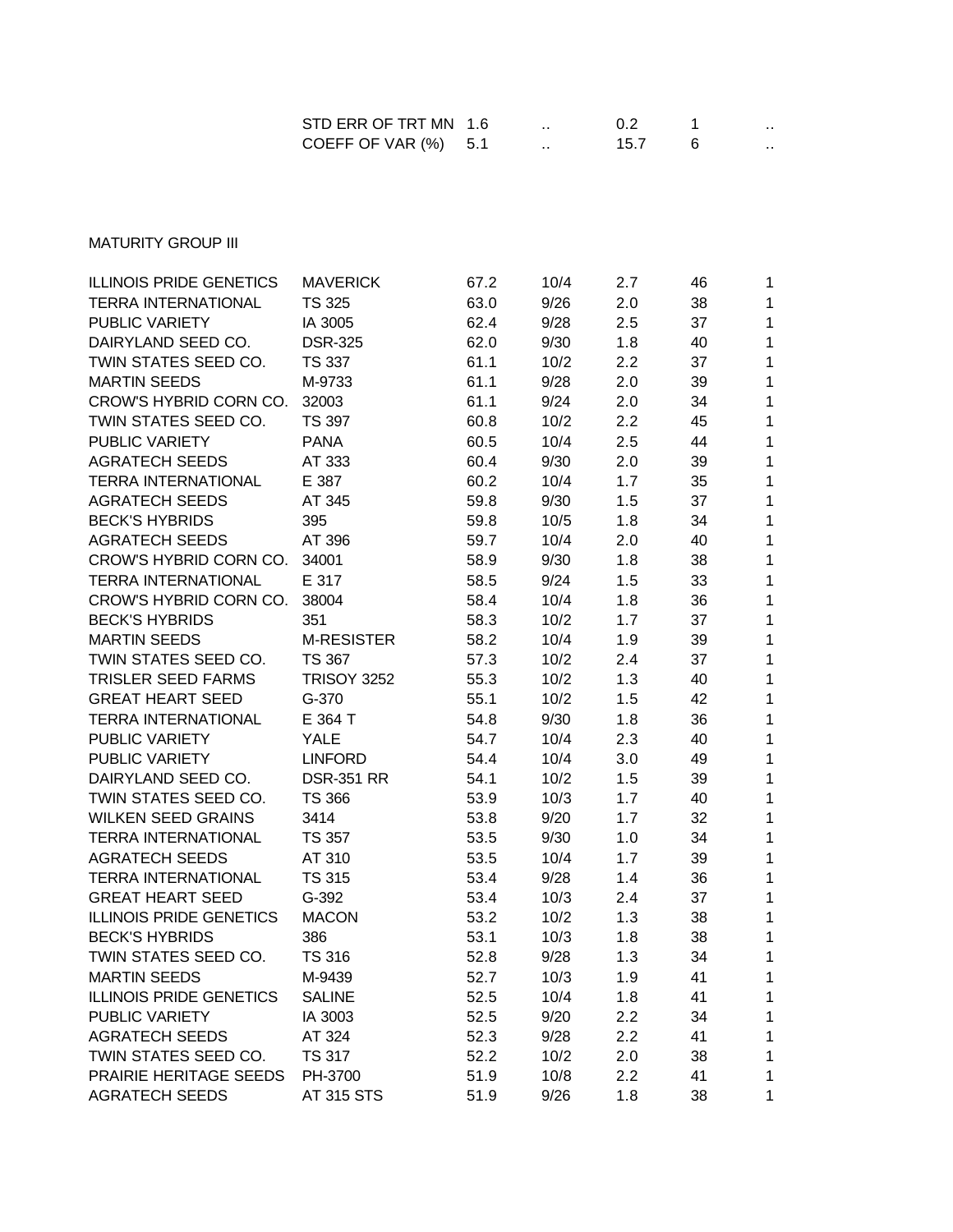| <b>TERRA INTERNATIONAL</b>     | <b>TS 364</b>      | 51.2 | 10/4                 | 1.7  | 33             | 1                    |
|--------------------------------|--------------------|------|----------------------|------|----------------|----------------------|
| <b>PUBLIC VARIETY</b>          | <b>THORNE</b>      | 50.7 | 10/2                 | 1.3  | 36             | 1                    |
| <b>PUBLIC VARIETY</b>          | <b>STRESSLAND</b>  | 50.7 | 10/8                 | 2.5  | 43             | $\mathbf{1}$         |
| PUBLIC VARIETY                 | <b>RESNIK</b>      | 50.7 | 9/28                 | 1.2  | 37             | 1                    |
| PUBLIC VARIETY                 | <b>ATHOW</b>       | 50.4 | 9/23                 | 1.1  | 32             | 1                    |
| PUBLIC VARIETY                 | <b>EDISON</b>      | 50.3 | 9/26                 | 1.3  | 35             | 1                    |
| PRAIRIE HERITAGE SEEDS         | <b>EXORCYST</b>    | 49.8 | 10/1                 | 1.7  | 39             | 1                    |
| <b>ADLER SEEDS</b>             | 332                | 49.6 | 10/2                 | 1.5  | 36             | $\mathbf{1}$         |
| <b>AGRATECH SEEDS</b>          | AT 335             | 49.5 | 10/2                 | 1.5  | 35             | $\mathbf{1}$         |
| PUBLIC VARIETY                 | <b>PROBST</b>      | 49.4 | 9/28                 | 1.7  | 38             | 1                    |
| PRAIRIE HERITAGE SEEDS         | PH-3200            | 49.1 | 9/27                 | 1.8  | 37             | $\mathbf{1}$         |
| <b>GREAT HEART SEED</b>        | G-335              | 48.3 | 10/2                 | 1.5  | 36             | $\mathbf 1$          |
| DAIRYLAND SEED CO.             | <b>DSR-314 STS</b> | 48.0 | 9/24                 | 2.1  | 39             | $\mathbf 1$          |
| PUBLIC VARIETY                 | <b>WILLIAMS 82</b> | 47.7 | 10/4                 | 1.8  | 38             | $\mathbf 1$          |
| PUBLIC VARIETY                 | <b>CHARLESTON</b>  | 47.7 | 10/1                 | 1.5  | 28             | $\mathbf{1}$         |
| DAIRYLAND SEED CO.             | <b>DSR-370 STS</b> | 46.6 | 10/2                 | 2.1  | 46             | $\mathbf{1}$         |
| <b>ILLINOIS PRIDE GENETICS</b> | <b>IROQUOIS</b>    | 46.5 | 9/25                 | 1.5  | 37             | $\mathbf 1$          |
| PRAIRIE HERITAGE SEEDS         | PH-3400            | 46.1 | 10/1                 | 1.7  | 36             | $\mathbf{1}$         |
|                                |                    |      |                      |      |                |                      |
|                                | <b>AVERAGE</b>     | 54.5 |                      | 1.9  | 38             |                      |
|                                | L.S.D. 10% LEVEL   | 5.2  | Ω,                   | 0.5  | 4              |                      |
|                                | L.S.D. 30% LEVEL   | 3.2  | Ω,                   | 0.3  | $\overline{c}$ | $\ddot{\phantom{1}}$ |
|                                | STD ERR OF TRT MN  | 2.2  | Ω,                   | 0.2  | $\overline{c}$ | $\ddot{\phantom{1}}$ |
|                                | COEFF OF VAR (%)   | 7.0  |                      | 18.9 | 8              | ò.                   |
|                                |                    |      | ٠.                   |      |                | ω.                   |
|                                |                    |      |                      |      |                |                      |
| <b>MATURITY GROUP IV</b>       |                    |      |                      |      |                |                      |
| <b>PUBLIC VARIETY</b>          | <b>OMAHA</b>       | 52.4 | 10/4                 | 1.2  | 35             | $\mathbf{1}$         |
| <b>TERRA INTERNATIONAL</b>     | <b>TS 415</b>      | 51.8 | 10/8                 | 1.8  | 38             | 1                    |
| <b>AGRATECH SEEDS</b>          | AT 415             | 47.0 | 10/2                 | 1.3  | 37             | 1                    |
| PUBLIC VARIETY                 | <b>BRONSON</b>     | 46.7 | 10/8                 | 2.3  | 44             | 1                    |
| PUBLIC VARIETY                 | <b>CISNE</b>       | 45.3 | 10/4                 | 1.5  | 38             | 1                    |
| PUBLIC VARIETY                 | <b>NILE</b>        | 42.9 | 10/2                 | 2.5  | 49             | $\mathbf{1}$         |
| PUBLIC VARIETY                 | <b>FLYER</b>       | 42.2 | 10/2                 | 1.3  | 40             | $\mathbf 1$          |
| <b>ILLINOIS PRIDE GENETICS</b> | KS 4694            | 31.4 | 10/10                | 2.0  | 39             | 1                    |
|                                |                    |      |                      |      |                |                      |
|                                | <b>AVERAGE</b>     | 47.0 |                      | 2.0  | 41             |                      |
|                                | L.S.D. 10% LEVEL   | 4.0  |                      | 0.4  | 6              |                      |
|                                | L.S.D. 30% LEVEL   | 2.5  | Ω,                   | 0.3  | 4              |                      |
|                                | STD ERR OF TRT MN  | 1.6  | Ω,                   | 0.2  | $\overline{2}$ | н.                   |
|                                | COEFF OF VAR (%)   | 6.0  | $\ddot{\phantom{0}}$ | 15.0 | 10             |                      |
|                                |                    |      | Ω,                   |      |                | ò,                   |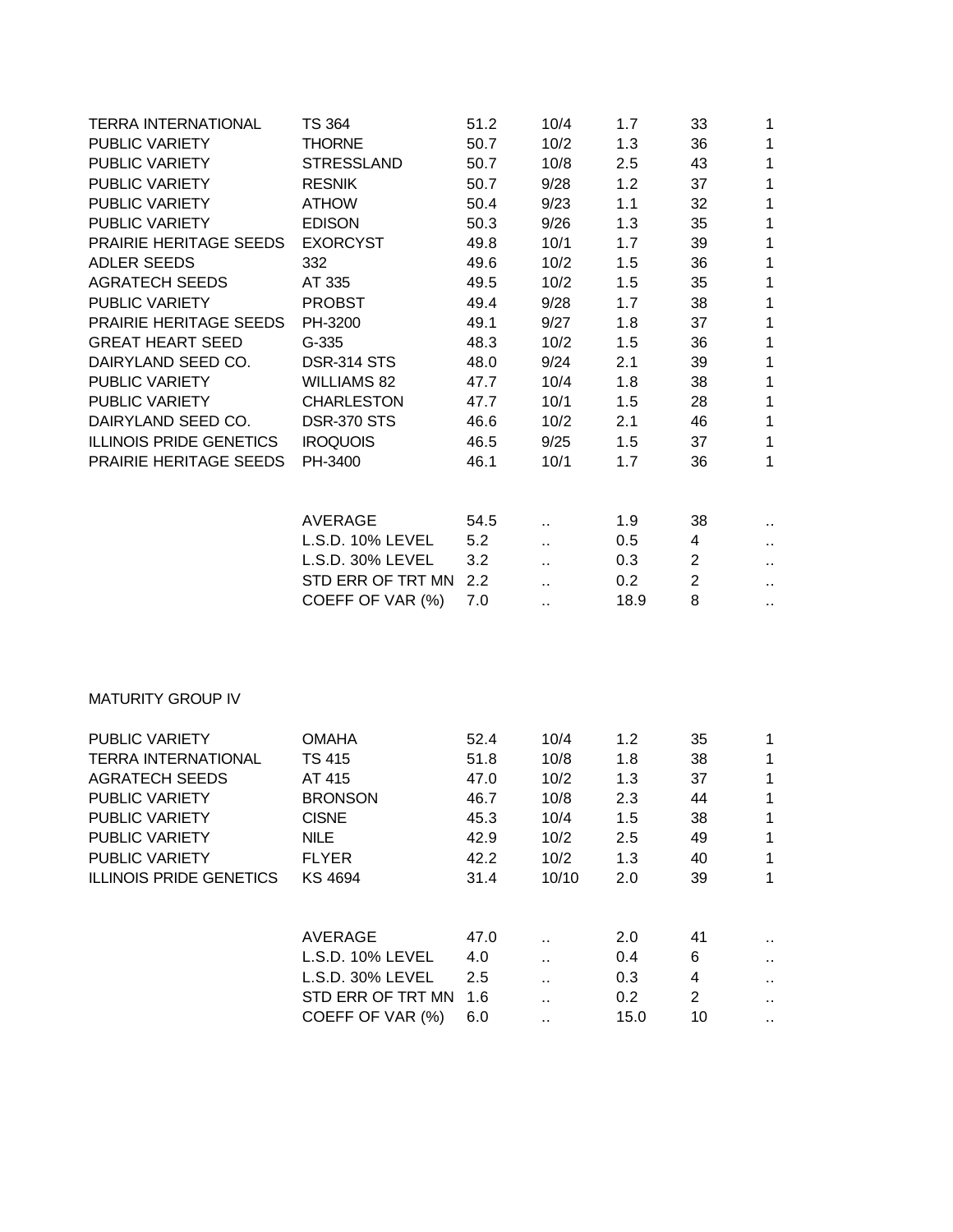| 96-97   | 95-97   |
|---------|---------|
| Average | Average |
| Yld.    | Yld.    |
| Bu/A    | Bu/A    |
|         |         |

43.4

| 56.2                 | 57.0         |
|----------------------|--------------|
| 54.2<br>55.7<br>59.9 | 58.3         |
| 54.3<br>55.0<br>56.8 | 55.3<br>56.3 |
| 55.9                 | 57.1         |

56.4

| 53.0                         | 55.6                 |
|------------------------------|----------------------|
| 53.7<br>51.4<br>52.8<br>52.9 | 53.8<br>55.1<br>55.3 |
| 44.5                         | 46.5                 |
| 53.5                         | 55.0<br>. .          |

.. ..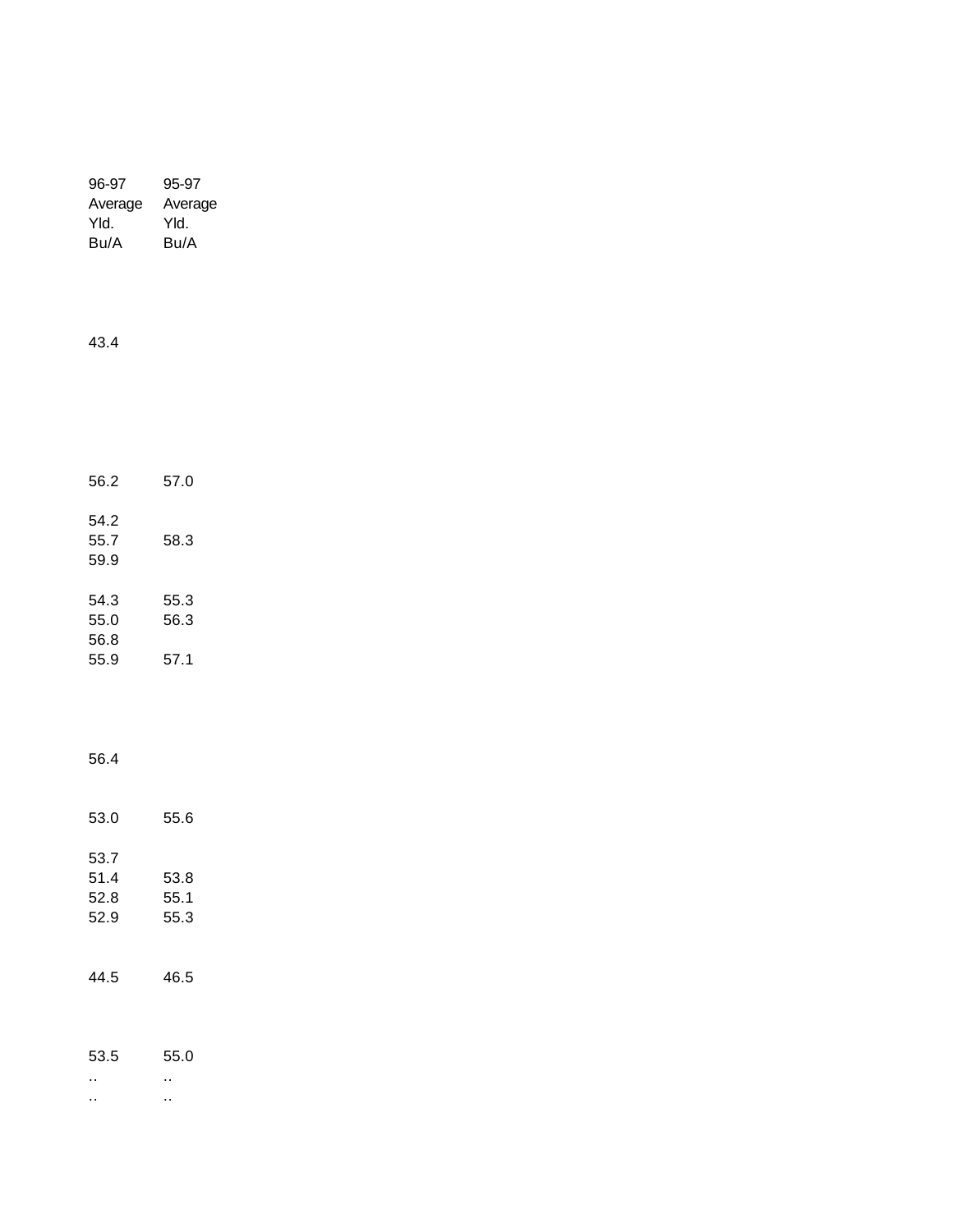| 4.2  | 3.3  |
|------|------|
| 13.7 | 10.3 |

| 62.5<br>58.4<br>58.9<br>57.9 | 59.3 |  |
|------------------------------|------|--|
| 59.1                         |      |  |
| 57.5                         |      |  |
| 62.7<br>57.8<br>59.7         |      |  |
| 58.1                         | 58.9 |  |

| 54.0 | 53.8 |
|------|------|
| 52.1 | 51.6 |

57.5

| 57.7         | 58.4 |
|--------------|------|
| 59.4<br>58.3 | 56.9 |
| 52.7         |      |
| 53.5         | 52.6 |
| 50.2         | 52 4 |
| 56.2         |      |

53.8